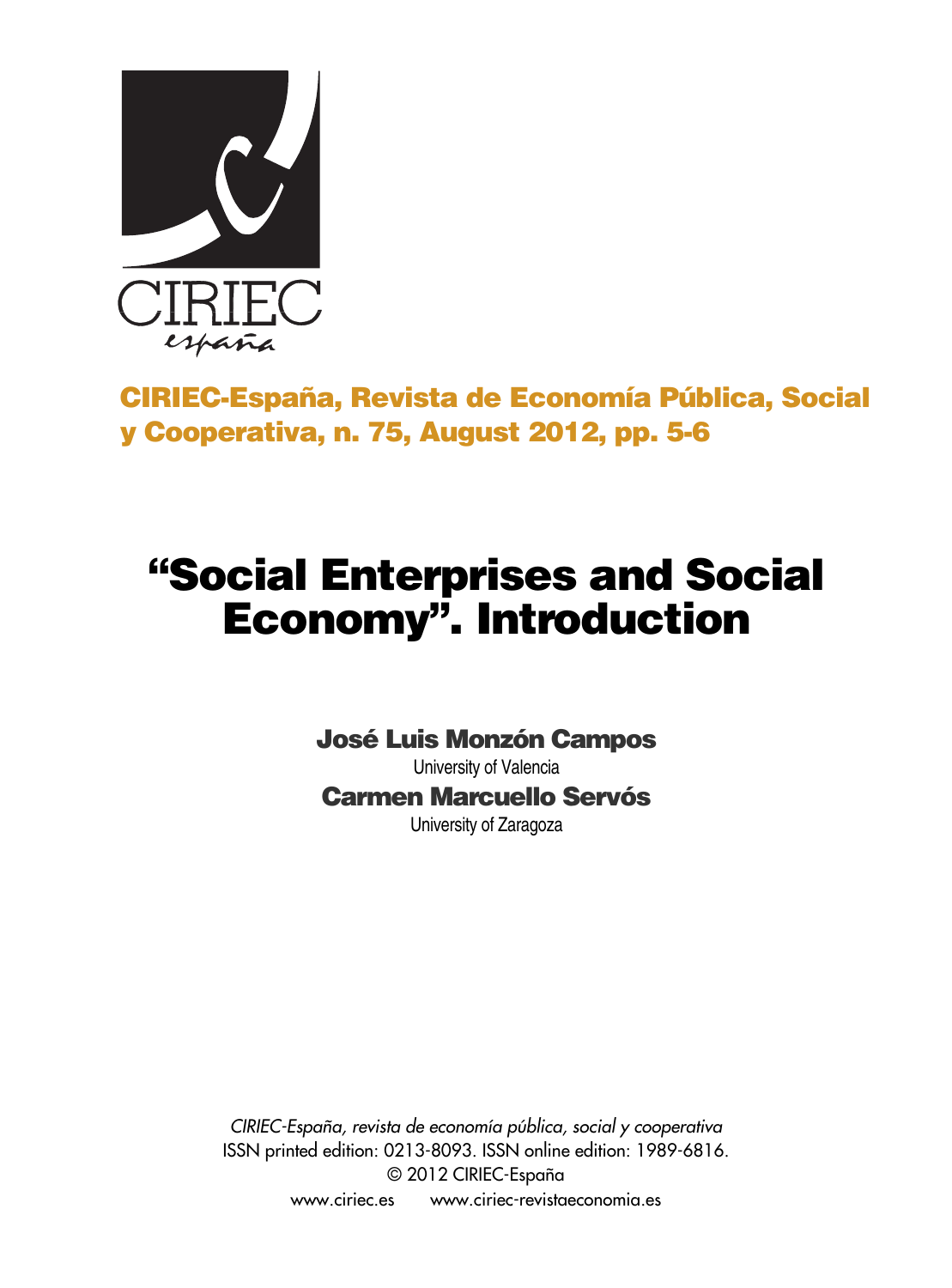## **SOCIAL ENTERPRISES AND SOCIAL ECONOMY. Introduction**

Social enterprises have sprung from a number of different initiatives throughout the world, as a response to the real welfare needs of people and communities. In Europe, the social cooperatives that arose in Italy in the 1980s are a social enterprise model that fits into the tradition of the social economy and occurred almost simultaneously in other European countries as well.

The academic world has tried to explain the phenomenon and to provide tools to analyse, support and develop this sector and a series of official initiatives have been taken at all levels: local, regional, national and European. The European Commission's Social Business Initiative (COM (2011) 682 final), in particular, defines a social enterprise as an operator in the social economy whose main objective is to have a social impact rather than make a profit for its owners or shareholders.

The intention behind this monographic issue of *CIRIEC-España, Revista de Economía Pública, Social y Cooperativa* is to review the state of play in research on social businesses and the new challenges they face. We therefore enlisted contributions from experts with a Europe-wide reputation who have provided the overall framework and description of social enterprises as an integral part of the broad picture of the social economy. We then widened the net to include papers assessing European policies and a selection of articles that allow us to include such relevant issues, we believe, as entrepreneurship, measuring social impact, funding models and strategic management, and empirical analyses of cases such as special employment centres and work integration social enterprises, as well as new models and trends in ethical banking and fair trade certification.

The European commission's Social Business Initiative identified key issues for their development, including studying and implementing measures in the areas of funding instruments for social businesses, which include specific European funds allotted to social entrepreneurship; labelling and certification of social businesses; forms of social enterprise; and identifying the best practices and methods to measure their social impact. This monographic issue offers a number of contributions and reflections that will advance our understanding and proposals in this field.

The articles have been divided into three groups. The first, more theoretical and general, comprises Jacques Defourny and Marthe Nyssens' paper on defining social enterprises from a comparative point of view, Carlo Borzaga and Sara Depedri's in-depth look at Italian social enterprises, reflecting on the institutionalisation process and new challenges, Marta Enciso, Aitziber Mugarra and Laura Gómez's examination of the European Commission's proposals in support of social enterprises and the elements of the social economy that define them, and Pilar Alguacil's reflections on how European regulations affect the social services of public interest that social enterprises provide.